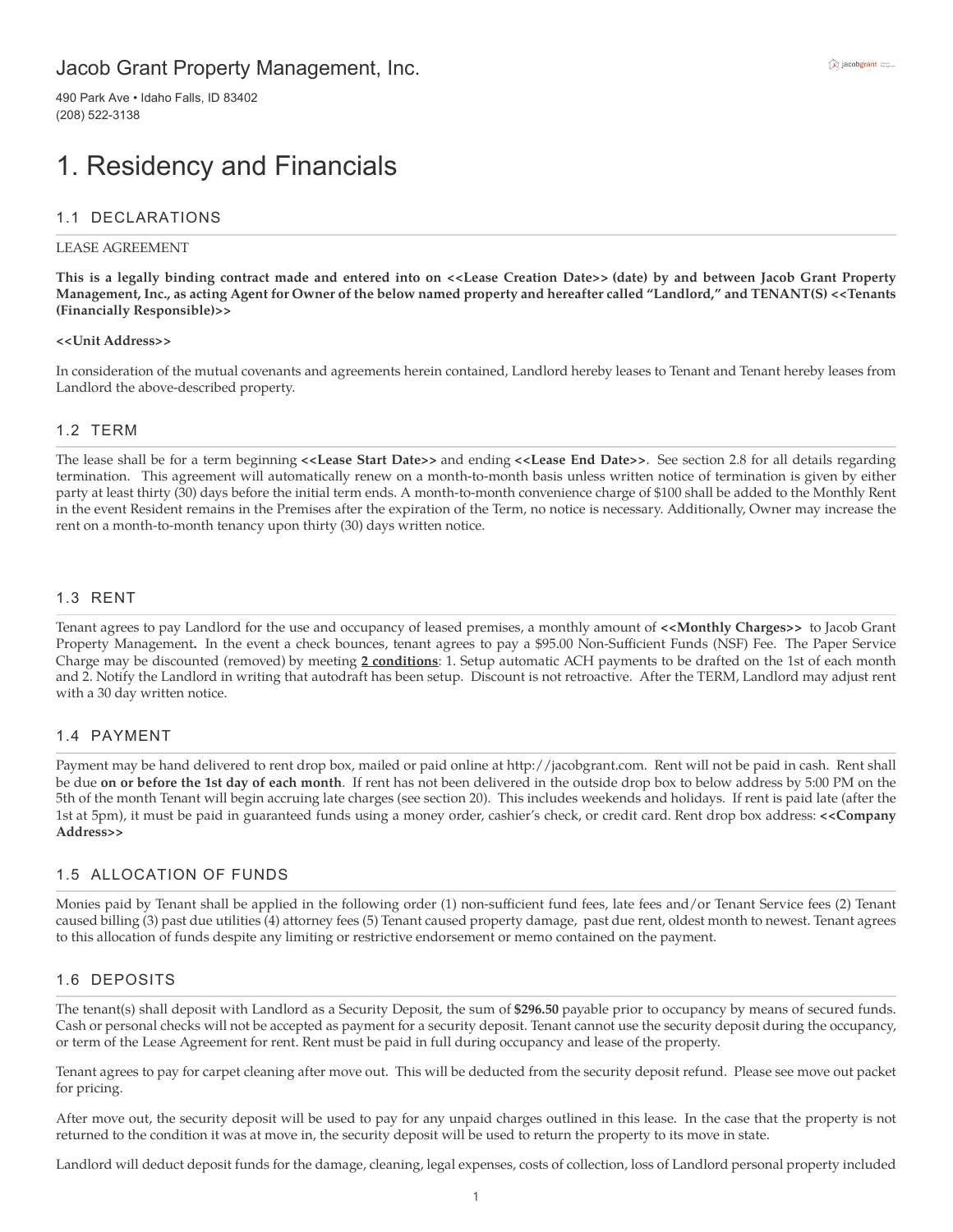in this Lease Agreement, loss of rents, late fees, service fees, non-sufficient fund fees, tenant caused billing, pest control, change of locks if keys issued are not returned or if Tenant provides an unauthorized person with any key to the property, termination fees, and re-rent fees. Tenant understands that the deposit will only be refunded when the property is completely vacated and all of Tenant's personal property has been removed. Any refund from the security deposit will be made payable to the Tenant as shown on the Lease Agreement. Should Owner change management companies or sale the property, Tenant authorizes Landlord to assign this Agreement to the new Owner or Management Company and release any deposits or other Tenant related funds to the new Owner or Management Company, less any fees owed to Landlord as described within this Agreement and hold Landlord harmless from that assignment date and forward. *(Idaho Code, Section 6-321)***.** Landlord reserves the right to terminate lease based on arrest for any reason, for domestic disturbances, violence, drug trafficking, use of illegal drugs, failure to pay rent, or destruction of property. Landlord agrees to refund any deposit rightfully due to tenant within 30 days of proper termination of tenancy along with a statement in the case that there are charges.

## 1.7 MOVE IN CHARGES

One time charges:

**<<One-time Charges>>**Prorated charges:

**<<Prorated Charges>>**

By initialing below, you acknowledge and agree to the terms in Section 1.

X

Initial Here

# 2. Policies and Procedures

## 2.1 COMMUNICATION AND NOTICES

Landlord and Tenant agree that all notices, complaints, requests for repairs, and any other communication must be done in writing. Both Landlord and Tenant agree that communication via email is an acceptable form of communication and constitutes written notice. This includes all written notices as outlined herein. Notices may also be served by mail or attached in a secure manner to the main entrance to that portion of the premises of which the Tenant has possession or to the Landlord at the address provided. Notice given to or received by one Tenant is binding on all other Tenants or guests of the premises.

## 2.2 PROPERTY CONDITION

Tenant has the opportunity to complete a move in inspection report to document the condition of the property at move in within 3 days of move in. If Tenant does not complete the move in inspection report within 3 days of move in, they agree that the property is clean and in good condition with no damage upon move in to the property.

## 2.3 UTILITIES

Tenant shall pay all utilities on the property**.** Utilities must be in the Tenant's name prior to occupancy. This includes but is not limited to: electricity, water, sewer, trash, and natural gas.

## 2.4 PEST CONTROL

Tenant has examined the property and verified that there is no evidence of insects or pests. Tenant agrees to be financially responsible for and organize extermination of any pests that may be introduced during tenancy. These include but are not limited to: hobo spiders, ants, cockroaches, bed bugs, mice, squirrels, raccoons, or any other insect, spider, or other nuisance bugs or animals. If pests exist in the property after move out, Tenant agrees to be financially responsible for removing those pests.

## 2.5 RENT INCREASES

Rent may be increased with 30 days' written notice after the term of the lease.

#### 2.6 ABANDONMENT

Tenant(s) agrees that any goods, chattels, motor vehicles, or other property left on the premises, after termination of the tenancy by any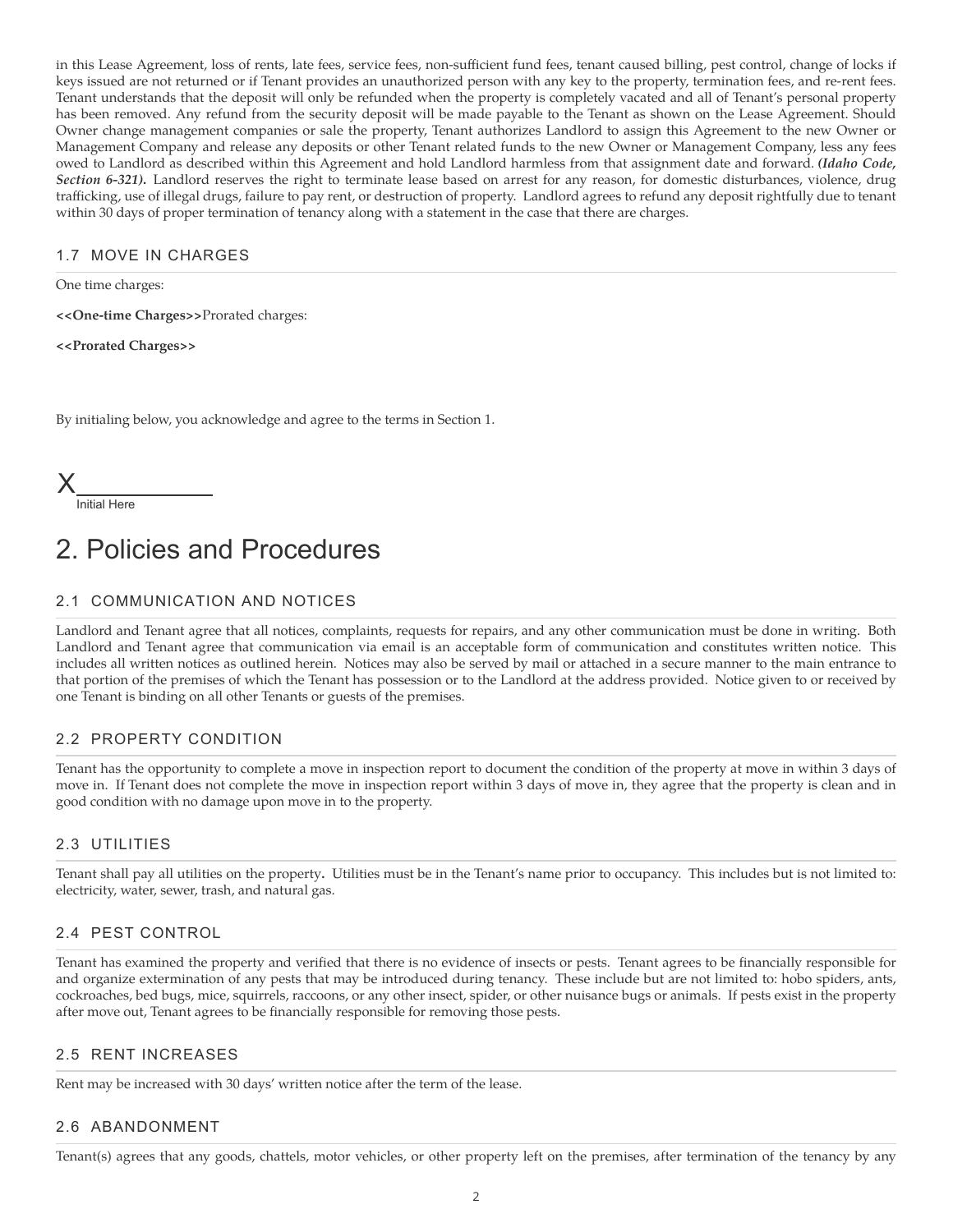means, shall be considered abandoned and may be disposed of at Tenant(s) expense. In the event Tenant abandons the property prior to the expiration of the lease, Landlord may re-let the premises and hold tenant liable for costs, lost rent or damage to the premises.

# 2.7 CHARGES

- 1. **Replacement price**: Premises, articles or equipment described in the inventory, or which may hereafter be furnished to the Tenant(s) by the Landlord, that become missing, broken or damaged shall be paid by the Tenant(s).
- 2. **Late Charges**: Rent is due on the 1st of every month. If rent is not received by the 1st of the month (including holidays and weekends) at 5:00 PM, a daily late fee will be paid by the Tenant(s). **The late fee is \$15 per day that rent is not paid in full beginning with the 1st day of the month** (example: on the sixth day of the month the fee will be \$75 on the 7th day it will be \$90, etc.). The maximum late fee for one month is \$225.
- 3. **Lease Violation**: The Tenant service charge for investigating a lease violation that is confirmed to be true is **\$95.00**. Other charges may apply depending on the condition of the premises.
- 4. **Termination Retraction:** In the event that a written notice to move out has been provided to the Landlord and the Tenant retracts this notice in writing and wants to continue living in the property, Tenant agrees to pay a \$150 Tenant Service to remove property from move out workflow.
- 5. **Addition of Roommate:** The processing charge to add a roommate is \$195.
- 6. **Removal of a Roommate:** The processing charge to remove a roommate is \$195.
- 7. **Change in Charges:** The Landlord may change the type or amount of late charges or service fees by giving 90 days' written notice to the Tenant(s).
- 8. **Unauthorized animals:** Tenant agrees to pay a \$250 fee for any animals brought onto the premises without written consent.
- 9. **Notice Delivery Service:** Tenant agrees to pay \$45 service charge for 3-day notice delivery and/or lease violation notice delivery.

## 2.8 TERMINATION

- 1. **Tenant's Termination Procedure**: To terminate this contract, Tenant must provide written notice 30 days prior to the end of the TERM (see section 1) AND 30 days prior to Tenant move out. If the agreement is terminated by the Tenant prior to the end of the Term or after renewal, it will be considered "Early Termination" or "Non-Conforming Termination." See below for details.
	- 1. Upon giving a 30 day termination notice, the Tenant(s) agrees to provide a single forwarding address for notices and accounting. If within 15 days after actual move out date, Tenant has failed to provide a forwarding address to the Landlord in writing, Landlord will send moveout disposition to the last known address. Tenant agrees to forfeit any refundable security deposit if mail is not deliverable.
	- 2. Tenant agrees to deliver keys in a sealed and well labeled envelope immediately upon moving out.
- 2. Early Termination [2 Options]
	- 1. **Option A:** Pay the Lease Buy-Out

This option allows the Tenant to move out without penalties or collections for the remainder of the lease.

- 1. Pay Lease Buy-Out amount which is equal to 3 months' rent after vacating unit, plus an additional \$685 to cover the turnover service.
- 2. Follow the instructions in the Move-Out Packet
- 3. Deposit will be refunded as outlined in lease and Move-Out Packet
- 4. You will not be charged for additional rent or penalized for moving out early
- 2. **Option B:** The "Re-Rental Program"

With this option, the Tenant pays \$350 plus one month's rent and recurring charges to enroll in this program. The Tenant continues to pay rent and utilities until a qualified applicant signs and begins a new lease. One-month rent and recurring charges are due upfront with the \$350 enrollment fee. The following rules apply:

- 1. The property and lease terms are listed for rent on the property manager's website. You may not also advertise it as this will create confusion for prospective renters. Understand that you are only showing the unit and all questions should be directed to your property manager .
- 2. Tenant agrees to follow the instructions in the Move-Out Packet. It is important that the tenant leaves the property in excellent condition for it to rent quickly. If the unit is not in excellent condition the tenant agrees to pay for necessary work as outlined in the Move-Out packet.
- 3. Tenant continues to pay rent and utilities until a qualified applicant takes possession (there may be a turnaround period between tenants that you will be responsible for).
- 4. Any charges left unpaid for more than 45 days will be sent to a collection company and an additional 50% will be added for any collection or attorney costs incurred by the property manager.
- 3. **Non-Conforming Termination**: If Tenant terminates the lease without following specific procedures outlined above or Landlord terminates lease due to repeated non-compliance with the lease, Tenant agrees to
	- 1. Pay a \$750 Administration Fee.
	- 2. Pay 3 months of rent, utilities and all other financial obligations outlined in this lease agreement.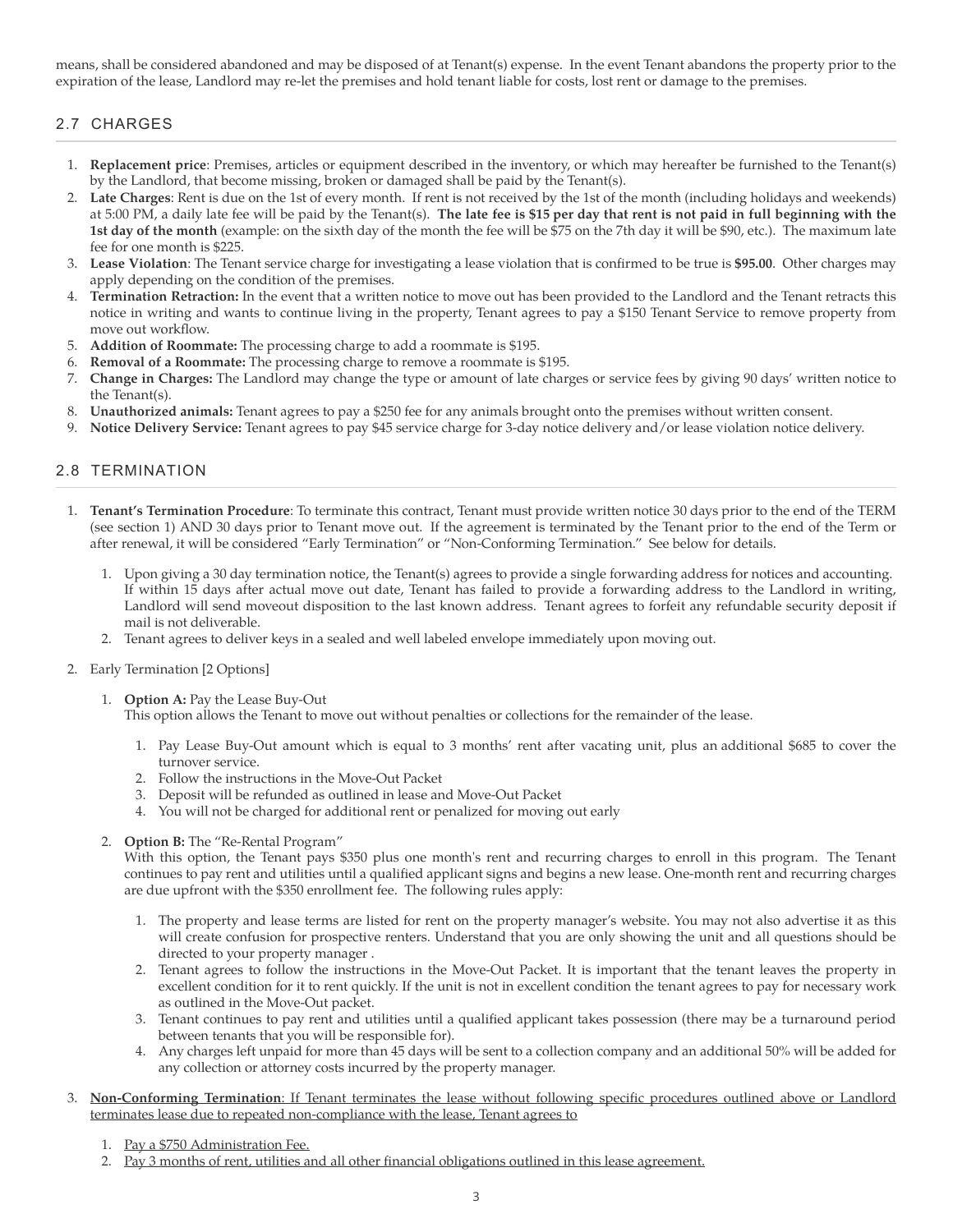- 3. Return key to Landlord office immediately upon move out.
- 4. **Landlord's Termination**: After the initial term of this lease, the Landlord may terminate tenancy at any time, with or without stated cause, upon giving Tenant not less than 30 days written notice.
- 5. **72 hour notice (3-day pay or quit notice)**: In the event that a "3-day pay or quit notice" is delivered to Property, Landlord may terminate the rental agreement and take possession of the premises as provided by law.
- 6. **Payment**: If Tenant(s) fails to pay rent and other charges, or to comply with any terms or conditions specified herein, Landlord may terminate tenancy.
- 7. **Omissions**: Any omission or misstatement on the application for this dwelling unit may, at the option of the Landlord, be grounds for immediate termination of this tenancy.
- 8. **Partial Payments**: Landlord accepting partial payment does not waive the right to terminate if the balance of rent is not paid as agreed in writing.
- 9. **Accepting of Deposit**: Acceptance of deposit does not constitute a waiver of Landlord's right to terminate for nonpayment of rent. After termination, security deposit can be used to pay unpaid bills to Landlord.
- 10. **Habitability:** If the Property is declared "uninhabitable" or an "unsafe environment" by city official, fire chief, or property manager, this lease will terminate immediately regardless of lease term.

## 2.9 HOLDOVER TENANCY

If tenant fails to deliver possession of the premises to landlord at the expiration of this lease, the tenancy shall still be governed by this lease on a month-to-month basis.

## 2.10 ENTRY INTO PREMISES

Tenant(s) shall not withhold consent to the Landlord to enter the premises in order to inspect the premises, make reasonable or agreed upon repairs or improvements or to show the unit to prospective buyers or tenants. The Landlord may enter the premises without consent in an emergency, to post notices, or at any time with 24-hour written notice. In the event that entry is refused, Tenant agrees to pay \$50 "No Show" fee . If Tenant schedules meeting for maintenance or inspection and is not present for the same, Tenant agrees to pay "No Show" fee. If pet is not kenneled or there is a minor home alone for a scheduled inspection or repair, making the scheduled inspection or repair impossible, Tenant agrees to pay "No Show" fee.

By initialing below, you acknowledge and agree to the terms in Section 2.

X

Initial Here

# 3. Responsibilities

## 3.1 STANDARDS

- 1. **SMOKING:** There is NO smoking allowed within the premises at all. Any damage caused will be at the sole expense of the Tenant. People may smoke 25 feet away from entrances. Smokers will smoke downwind of the building entrances to avoid smoke going into windows or open doors.
- 2. **PETS:** No dogs, cats, other animals, aquariums, water beds, without express written consent from Landlord.
- 3. **OCCUPANCY:** The **ONLY** people that will occupy said property are: **<<Other Occupant(s)>>** *Information required for fire safety, Idaho Code, and acceptable living conditions).* A written and signed (by both agent and tenant) addendum is required if any guest remains for more than 3 days in a two month period. To add a room-mate or another Tenant living in the property, an application must be filled and associated fee must be paid prior to roommate move in. (see section 20 for charge). To remove a roommate, Tenant to remain must re-apply for the property, qualify and pay associated fee outlined in section 20.
- 4. **ATTORNEY FEES:** In the event it becomes necessary to enforce this agreement through the services of an attorney, Tenants agrees to pay Landlord's attorney fees and any cost incurred.
- 5. **CONTACT:** Tenant agrees to keep Landlord informed of any change in contact information in writing.
- 6. **CLEANLINESS:** Tenant shall return premises to Landlord in every way clean. The Landlord's definition of "clean" shall be binding on the parties.
- 7. **MOLD AND MILDEW:** Tenant agrees to use proper climate control, keep apartment clean, and run exhaust fan during showering as necessary to prevent moisture from accumulating in the apartment. Tenant agrees to, promptly, and on a regular basis, remove moisture accumulation on windows, walls, showers, bathtubs, caulking, flooring and all other surfaces. Tenant agrees to regularly check for and wipe moisture behind furniture, in closets, behind beds and behind blankets used to cover windows or other window coverings. Tenant agrees to immediately notify Landlord if water leaks or excessive moisture are found within premises, if mold or similar growth cannot be cleaned with household cleaner, or any other condition that may contribute to mold growth. Tenant further agrees to indemnify Landlord, and shall not hold the same liable for any damages caused to Tenant, Tenant's guests, occupants, or any property within the premises resulting from mold or mildew. Resident shall indemnify Landlord from any liability relating to mold or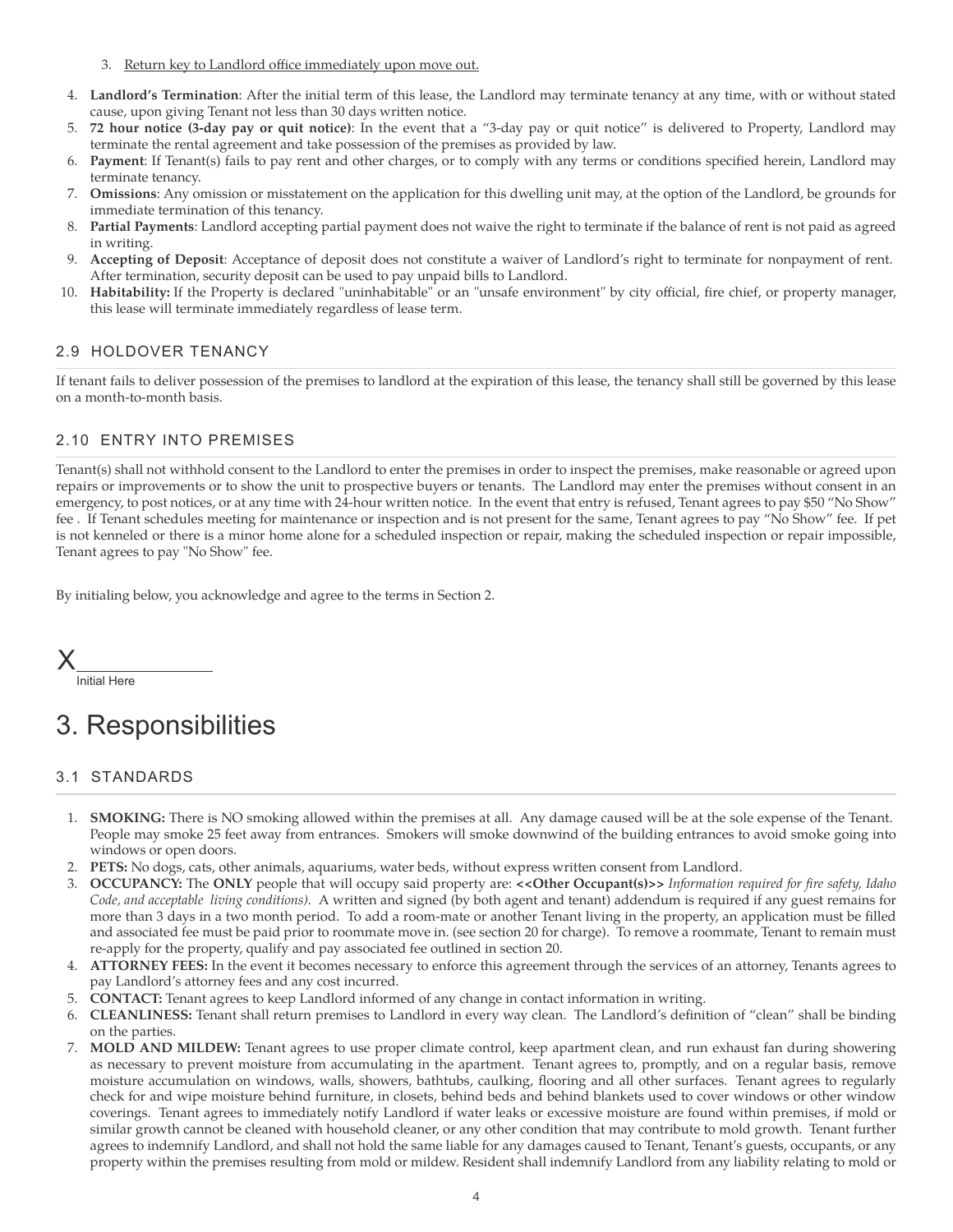mildew resulting from damages to any person or property within Premises regardless of the source of the mold or mildew.

## 3.2 SITE UNSEEN

Parties agree that Tenant was given the opportunity to inspect the Premises prior to signing the Agreement. If Tenant declined to do so and chose to sign the Agreement for Premises sight unseen for their convenience, parties acknowledge that Tenant is fully obligated to Agreement should they not take occupancy of the Premises. Tenant does agree that any maintenance shall only be done as required by the Agreement and not at the preference of Tenant since Tenant agreed to take Premises sight unseen. Tenant is deemed to have fully accepted the condition of the Premises.

## 3.3 NOTICE OF ABSENCE

Tenant(s) shall notify the Landlord in writing, of any anticipated absence from the premises in excess of seven (7) days, no later than the first day of the absence. If Tenant is absent from the premises for more 10 days without notice, it will be considered non conforming termination of the lease and rules under 21c will be followed.

## 3.4 ENTRY INTO PREMISES

Tenant(s) shall not unreasonably withhold consent to the Landlord to enter the premises in order to inspect the premises, make reasonable or agreed upon repairs or improvements or to show the unit to prospective buyers or tenants. The Landlord may enter the premises without consent in an emergency, to post notices, or at any time with 24-hour notice.

### 3.5 SUBLEASE

Tenant(s) shall not transfer their interest(s) in this agreement or sublet the premises. Any attempt to transfer of sublease shall be void.

## 3.6 RENTERS INSURANCE

- 1. Landlord IS NOT legally responsible for loss to the residents' personal property, possessions or personal liability, and Landlord's insurance will NOT cover such losses or damages. This includes but is not limited to loss due to leaking roof and loss due to refrigerator malfunction. The repair of such items will be the responsibility of the Landlord, but damages or losses from such events will be the sole responsibility of the tenant.
- 2. If damages or injury to Landlord's property is caused by resident, resident's guest(s) or child (children), the Landlord's insurance company may have the right to attempt (under the "subrogation clause") to recover from the resident(s) payments made under Landlord's policy. Nothing herein shall require Landlord to obtain insurance for Tenant. Landlord's willingness to assist or remind Tenant of the insurance requirements shall not be deemed to create a duty in the Landlord to obtain insurance for the Tenant. The requirement to obtain insurance is the sole responsibility of the Tenant regardless of Landlord's efforts with regard to Tenant's insurance.
- 3. Renters Insurance is required at all times during tenancy. Tenant may bring a copy of certificate of insurance naming Jacob Grant Property Management, inc. as a certificate holder or you may attain insurance through http://epremiuminsurance.com. Tenant agrees to have renter's insurance at all times. The Landlord will not be liable or responsible in any way for loss or damage to articles or property belonging to tenant(s) or their guests except those resulting from Landlord's willful or negligent acts.

## 3.7 USE OF PREMISES

- 1. **Use**: The premises shall be used only as a dwelling unit. Tenant(s) shall use in a legal and residential manner all electrical, plumbing, sanitary, heating, ventilation, air conditioning, and other facilities or appliances on the premises.
- 2. **Conduct**: Disorderly conduct shall be grounds for notice to vacate the dwelling and terminate this agreement. Tenant(s) shall restrict all sounds or noise to a volume that does not disturb neighbors. Tenants and their guests shall conduct themselves in a manner that will not disturb their neighbor's peaceful enjoyment of the premises.
- 3. **Damage/Tampering/Destruction:** Tenant(s) is responsible for all damage to property or premises caused by stoppage of waste pipes, or overflow of bathtubs, toilets or washbasins. Tenant(s) agrees to pay for damage to the building or furnishings other than the normal wear and tear. Tenant(s) shall not tamper with or make alterations to the premises, including changing locks, without the written permission of the Landlord.
- 4. **Malfunctions**: Tenant(s) shall report immediately in writing, all malfunctions of equipment, failure of essential service, or need of repair in writing.
- 5. **Vehicle Repair**: No vehicles shall be repaired on the premises. No inoperable, or dismantled vehicles are allowed on the premises. All vehicles must have current registration tags.
- 6. **Common Areas**: Tenant(s) shall not leave personal property in the common areas. Tenant(s) are not to affix any decal, poster, or sign to the interior or exterior of the premises. No sign or posters may be placed in the yard area without the written permission of the Landlord.
- 7. **Maintenance:** Tenant has examined the property, acknowledges it to be in good repair and agrees to provide prompt written notice of any maintenance problems. Tenant agrees to keep the premises in clean and sanitary condition. In the event tenant or tenant's guests have done damage, either intentionally or negligently, tenant shall pay for such repairs. Tenant agrees to pay for damage due to turning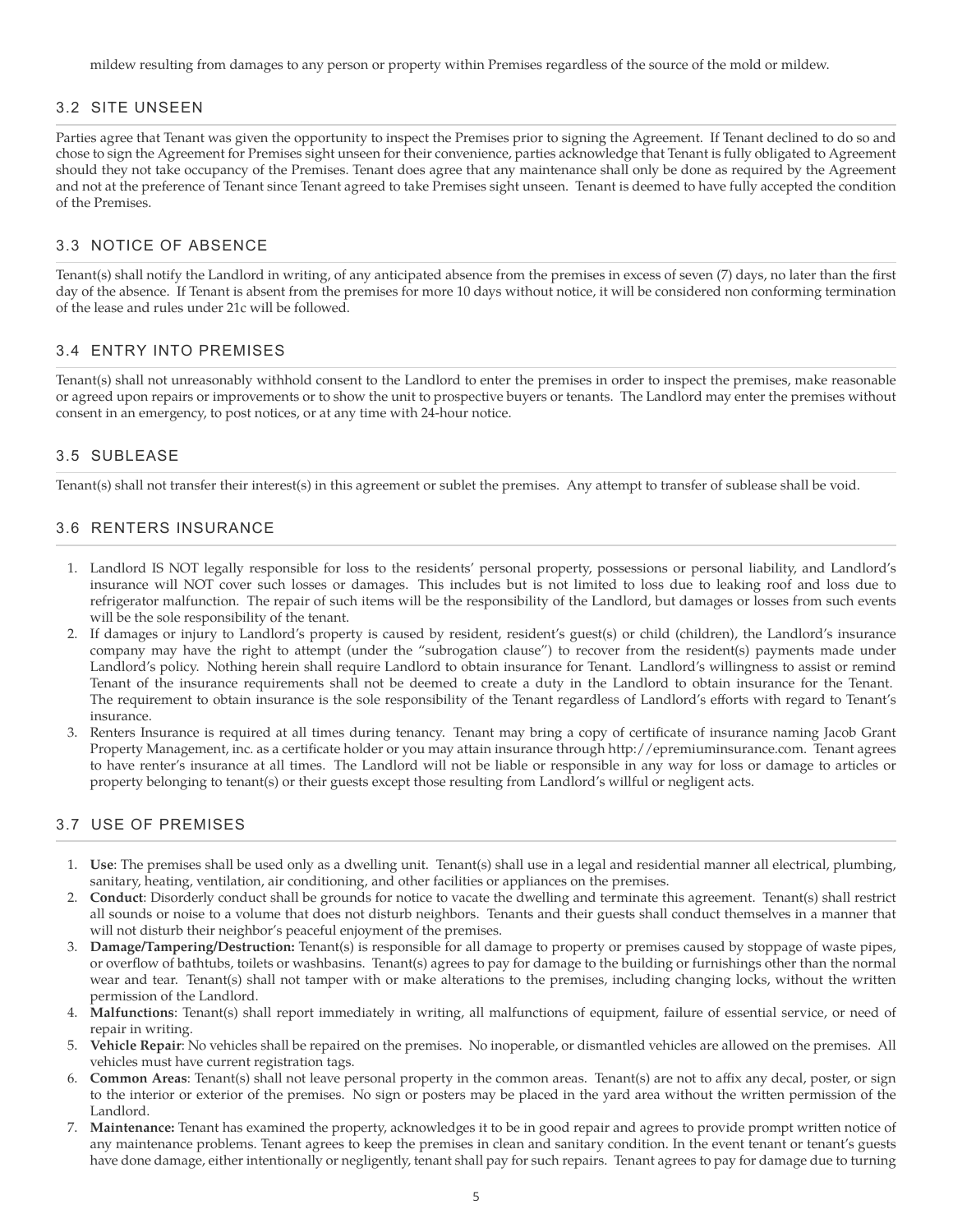water onto exterior outlets and allowing the same to freeze (tenant agrees to disconnect all hoses from exterior of building during freezing months), or damage to carpet, linoleum, or other permanent fixtures by burns, spillage, careless visitors, or other misuse, neglect or malicious behavior.

- 8. **Tenant Responsibilities:** Tenant is responsible for furnace filter replacement once per month, cleaning duct openings, replacement of light bulbs and clearing plumbing blockage. Tenant is responsible to maintain functioning battery of carbon monoxide and smoke detectors. In the case of a carbon monoxide detector that has gone off, tenant is to treat it as an emergency and call the gas company.
- 9. **Flammable Material/Smoking**: Tenant(s) shall not house flammable materials. All damage caused by smoking shall be repaired or replaced at the tenant's expense.
- 10. **Negligence:** Any damage or injury due to the Tenant's negligence or negligence of Tenant's guest shall be the responsibility of Tenant and Tenant agrees to indemnify Landlord for any such damage or injury.
- 11. **Trampolines or pools**: No trampolines or pools of any kind will be kept on premises.

### 3.8 SMOKE ALARM

Tenant(s) acknowledges the presence of a smoke alarm in fully operational condition in the rental unit. Tenant agrees to test unit at least once per month and replace the batteries as needed. Tenant agrees to hold Landlord harmless for loss or damage due to the smoke alarm's failure to operate. Tenant(s) is required to immediately notify Landlord in writing of any malfunctions of the smoke alarm. Tenant(s) shall not remove or tamper with a properly functioning smoke alarm, including removing any working batteries.

### 3.9 JOINTLY AND SEVERALLY LIABLE

If a rental unit is occupied by more than one occupant it is agreed that each person will be held responsible for the entire lease agreement, rent and any other additional charges until the rental account is paid in full. Any prepaid rents and/or deposits (including pet deposits) will remain charged to the account and will not be applied until such time that all Tenants legally vacate the dwelling unit.

## 3.10 COLLECTIONS

In the event that Tenant becomes delinquent and payment is not made on the amounts owing under the terms of this agreement, and the balance is placed with a licensed collection agency, Tenant agrees to pay the fees of the collection agency, which amount is heretofore agreed to be half (50%) the outstanding balance at the time the account is placed for collections. The collection agency fee will be calculated and added at the time the account is placed into collections. In addition to the initial Experian Credit Report, Tenant gives permission to Landlord or licensed collection agency working as an agent for the Landlord, to access up to 2 additional credit reports pulled for the benefit of collecting unpaid debt.

## 3.11 HOUSE RULES

House rules are in place to protect your and others' right to peaceful enjoyment of the premises. Accordingly, the management requires that the Covenants Conditions and Restriction for the property and following rules be observed:

- 1. **Noise:** Please be conscientious of others. Stereo, radio and television sets are to be kept at a volume that cannot be heard in the next apartment. Use of all common areas (patios, parking lots, etc.) Shall be between the hours of 9:00 AM and 10:00 PM. This means the barbeque or party must end QUIETLY after 10:00 PM so others may sleep.
- 2. **Automobiles:** Non-functioning and non-licensed vehicles are not allowed on the property. Repairs are not allowed on the property. This includes all changes or repairs, tire changes, and tune ups. If your car leaks oil, you are responsible for cleaning up all your oil drippings. Washing of vehicles on the property is prohibited. No boats, trailers, recreational vehicles, large trucks, or commercial vehicles shall be parked within the Subdivision, unless the vehichle fits within the owners own garage. Cars parked in areas that obstruct the flow of traffic in and out of the premises will be towed at owner's expense. Apartment residents are to park in their assigned area only. Guests must park their cars in the street.
- 3. **Renters Insurance:** Tenant agrees to have renter's insurance during the full term of the tenant's occupancy.
- 4. **Occupancy**: Prior written permission is required for all guests staying longer than 3 days.
- 5. **After Hours Emergency: 208-351-1563** Call only if damage is occurring to person or property and something can be done such as turning off running water. Most urgent matters will have to wait for daytime hours to address and fix the situation, such as power outages or noise complaints etc.
- 6. **Tenant Maintenance & Responsibility:** Please report promptly any dripping faucets, running toilets, or any other items that need repair. The unit must be kept clean, sanitary, and free from objectionable odors. Tenant is responsible for costs of repair for clearing stopped up toilets, sinks, and all drains due to resident negligence. No items besides toilet paper and human waste should be flushed down toilets. Do not pour any fat or oil down kitchen sink. Clean debris (hair) from showers and sink frequently to avoid clogs and other related problems. Dishwashing machines must be used at least once every 2 weeks to keep them functioning properly.
- 7. **Maintenance Requests:** All maintenance requests must be made in writing. ie. Online at http://jacobgrant.com or drop off at office.
- 8. **Common Areas:** Please help keep common areas clean and neat. No personal items shall be left on or around property. No littering of cigarette butts, papers, trash, or beer cans allowed anywhere on driveways, hallways, yard, or other common areas by occupants or guests. Clothing or towels shall not be hung outside on any ledge or balcony. Barbeques may be used in a manner that is safe and in a location that is at least (10) feet from the dwelling. No speakers, wind chimes or other noise-making devices may be used on the premises. Open flame stoves, firepits tiki torches or anything with an open flame are not permitted on the premises.
- 9. **Garbage:** Garbage should be kept in appropriate containers and removed frequently. Tenant is responsible for the cleanliness of the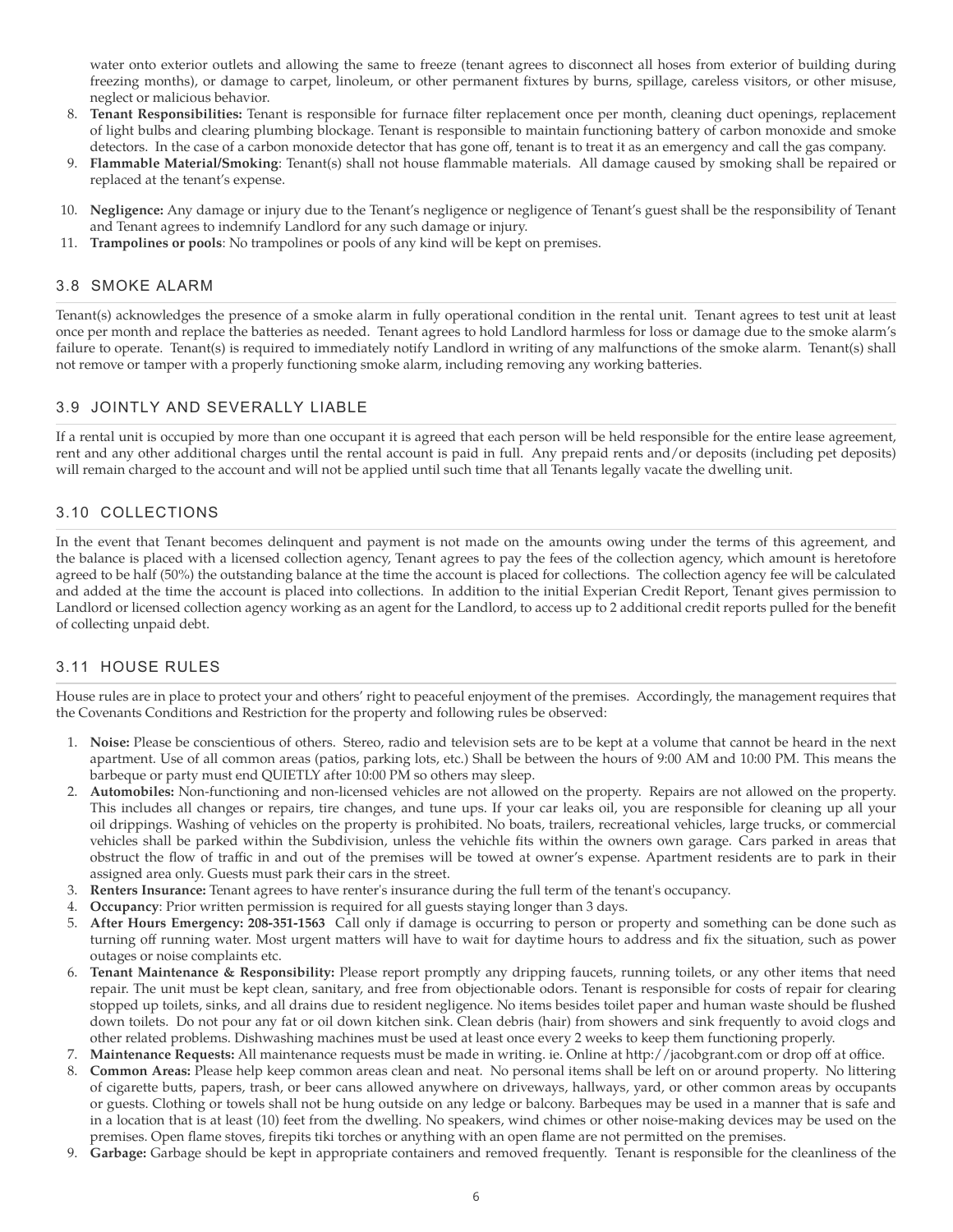exterior of the property and may be charged for trash found on or near property.

- 10. **Pest Control:** Tenant is responsible for any pest control. Owner is not responsible for any damage done to the tenant's person or property by such pests, or any other persons on the premises. Tenant is encouraged to keep premises clean as this will eliminate most common pest problems.
- 11. **Tenant Safety:** All doors must be locked during absence of resident. Storage of gasoline or other combustibles in unit is prohibited. **It is the responsibility of the tenant to regularly check the smoke alarm and to replace the 9-volt battery as needed. If smoke alarm is not working with new battery, call manager immediately for replacement of alarm.**
- 12. **Renters Insurance:** Stay current with renter's insurance. Theft, vandalism, freezes, fire, etc., are examples of personal losses which only you can insure against. Your personal property is not covered under the landlord's policy.
- 13. **Smoking:** is prohibited in or around the building. **(Must be 25 feet from building)**
- 14. **Satellite:** No TV Satellites are allowed except with written permission and a removal service charge. *See satellite clause*
- 15. **Firearms, Incendiary Devices and Grafitti:** The use of firearms, incendiary devices or grafitti within the Subdivistion is prohibited. The term firearms include, but is not limited to: all guns, pistols, handguns, rifles, automatic weapons, semi-automatic weapons, BB guns, air-soft guns, pellet guns, sling shots, wrist-rockets, blow dart guns, and other firearms of all types, regardless of size. Not withstanding this provision is not intended to regulate the ownership of firearms, or the carrying to and from a Resident's Dwelling, as otherwise authorized by Idaho law.
- 16. **Temporary Structures:** No Resident shall place any temporary structures including, but not limited to tents, trailers, sheds, or fences.

By initialing below, you acknowledge and agree to the terms in Section 3.

Initial Here X

# 4. General Clauses

## 4.1 UNENFORCEABLE PROVISION

If a portion of this rental agreement should be ruled unenforceable by the courts, the other portions remain in full force.

## 4.2 ENTIRE AGREEMENT

This lease constitutes the entire agreement between the parties and may not be modified except in writing signed by both parties.

By initialing below, you acknowledge and agree to the terms in Section 4.

Initial Here X

# 5. Sign and Accept

## 5.1 CONFIRMATION OF UNDERSTANDING

I have fully read and understand the lease in its entirety. I have watched the leasing video and had all questions answered.